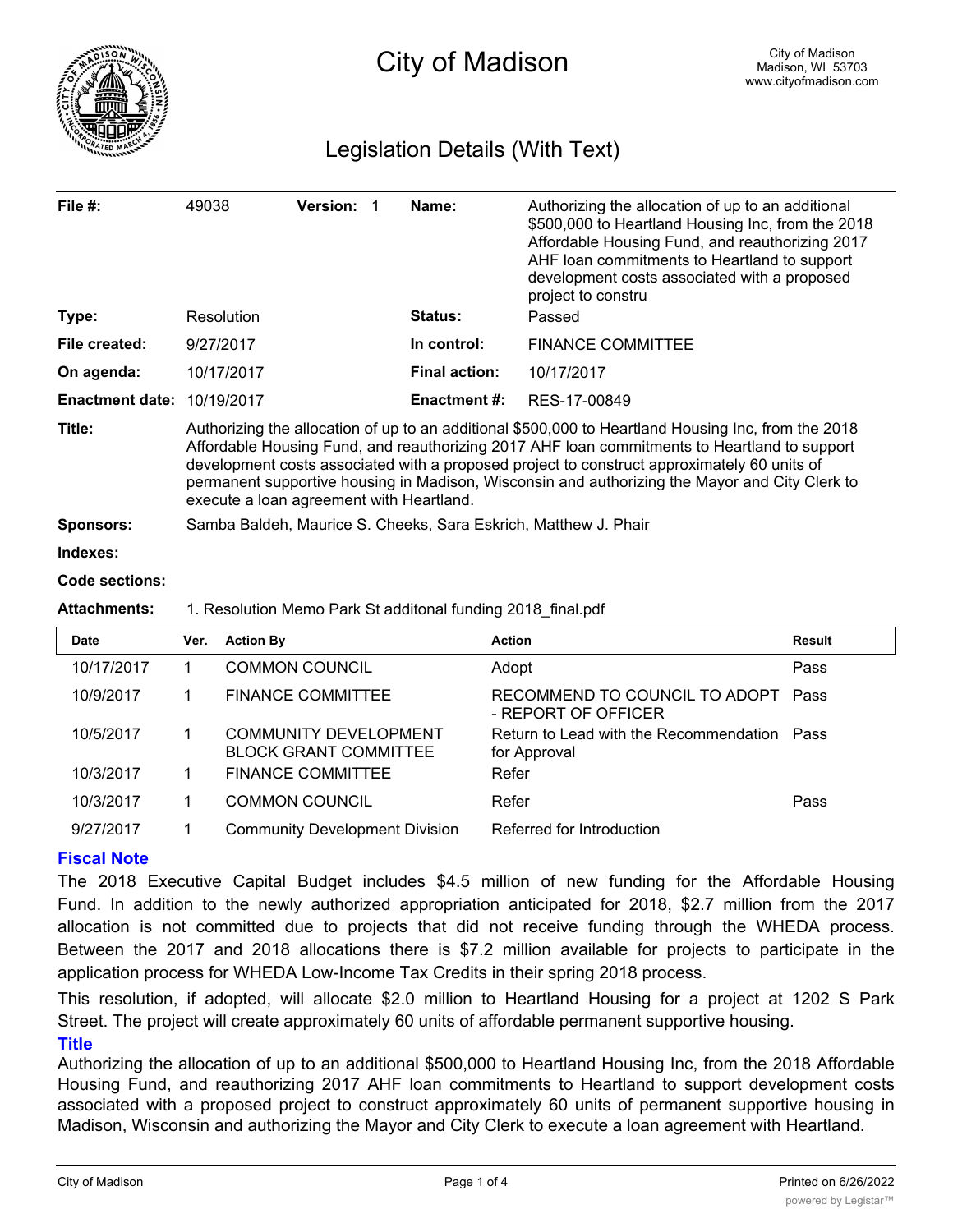# **Body**

### **Background**

The City of Madison's 2018 Capital Budget is expected to authorize continuation of the Affordable Housing Fund, at an annual level of \$4.5 million. The AHF was created in 2015 to help increase and/or preserve the supply of affordable rental housing, It seeks to leverage other financing resources, most notably federal Low-Income Housing Tax Credits (LIHTCs), to help achieve the City's goal of adding approximately 150-200 new affordable rental units per year. Twenty-five percent of those units are sought specifically to provide housing to homeless persons.

In Wisconsin, LIHTCs are administered by the Wisconsin Housing and Economic Development Authority (WHEDA). WHEDA allocates credits annually through a highly competitive process. The review criteria that WHEDA employs favors development proposals that demonstrate local financial participation.

Heartland was awarded \$1,570,000 of AHF funds on December 6, 2016 in support of the development of approximately 60 units of permanent supportive housing at 1202 S Park St, - \$1,415,000 to be used for development costs and \$155,000 for pre-development costs. Heartland failed to secure 2017 LIHTCs from WHEDA but intends to re-apply for credits in 2018. The application deadline is December 8, 2017.

Heartland and Community Development staff have re-analyzed the proposed project with respect to the impacts of rising construction costs and declining tax credit values as well as potential project modifications that could improve its competitiveness under WHEDA's scoring criteria. CDD staff believe additional support of up to \$500,000 would serve both to address these financial issues and make the project more likely to secure tax credits. If approved, those funds would be drawn from 2018 AHF funds and raise the support for project development costs to \$1,915,000.

This resolution is intended to authorize the commitment of additional City funds to Heartland and reauthorize 2017 AHF loan commitments to support the development of approximately 60 units of permanent supportive housing in Madison, Wisconsin. It is also intended to authorize the Mayor and City Clerk to execute loan agreements and other documents necessary to proceed with the project.

## **Action**

WHEREAS, on June 7, 2016 (RES-16-00435, Legistar # 42709), the Common Council directed the CDA to draft and issue a request for qualifications (RFQ) for development services associated with the development, operation and financing of housing for homeless adults (Phase III of the City's permanent supportive housing initiative); and

WHEREAS, on July 19, 2016 (RES-16-00548, Legistar #43550), the Common Council approved the selection of a team comprised of Heartland Housing, Inc., (the "Developer") to develop and provide property management services for the housing project; and Heartland Health Outreach to provide support services to the residents of that housing; and

WHEREAS, on December 6, 2016 (RES-16-00897), the Common Council approved an award of \$1,570,000 to Heartland Housing, Inc. for the development of permanent supportive housing at 1202 S. Park Street (the "Property"), with \$1,415,000 contingent on the award of LIHTCs from WHEDA; and

WHEREAS, in May of 2017, Heartland notified the City that they were not awarded tax credits for 2017 and planned to pursue a December 2017 application for 2018 tax credits; and

WHEREAS, on September 5, 2017 (RES-17-00734), the Common Council approved the assignment of a Purchase and Sales Agreement to the City of Madison from Heartland to acquire the Property and authorized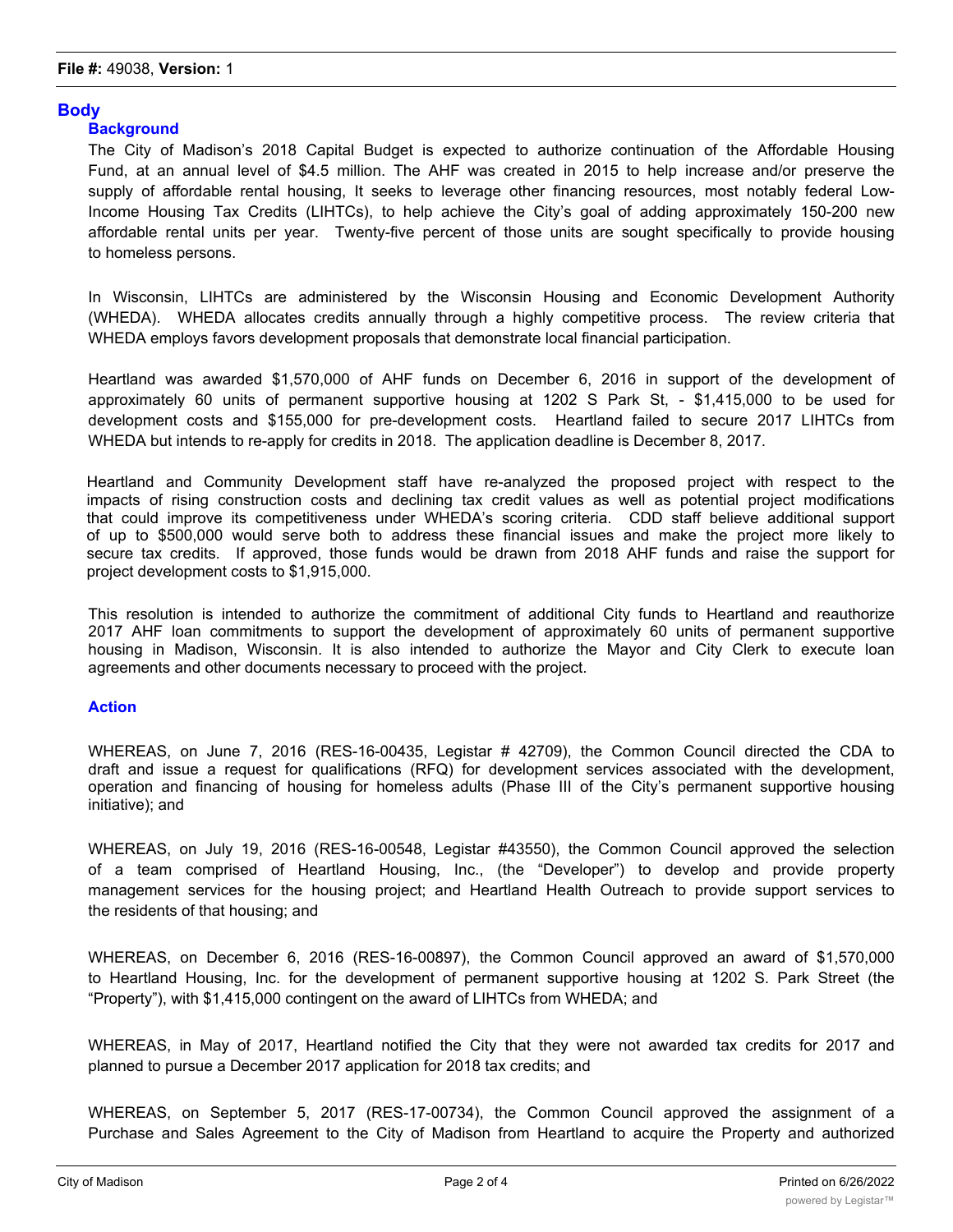#### **File #:** 49038, **Version:** 1

up to \$640,000 of 2017 AHF, previously awarded to Heartland, to be used by the City of Madison to acquire the Property, and reauthorized the remaining AHF loan commitment of \$775,000 in 2018; and

WHEREAS, the City will execute a new Purchase and Sale Agreement with Heartland and close on the Property with Heartland or Dane County, upon receipt by Heartland of 2018 tax credits, and re-apply the \$640,000 from that sale to project development costs; and

WHEREAS, upon re-analysis of the proposed project with Heartland officials, Community Development staff concluded that an additional allocation of up to \$500,000 of AHF funds toward project development costs could both help to close a financing gap brought about by rising project costs and declining tax credit values and also improve the proposal's competitiveness under WHEDA's scoring criteria. .

NOW, THEREFORE, BE IT RESOLVED, that the Mayor and the Common Council hereby authorize the award of up to \$500,000 of 2018 AHF funds to support Heartland in developing approximately 60 units of permanent supportive housing at 1202 S Park Street; and

BE IT FURTHER RESOLVED that the remaining \$775,000 loan commitment of 2017 AHF funds to Heartland for development costs pursuant to RES-16-00897 is reauthorized in 2018 and \$640,000 recaptured from the sale of the Property in 2018 will also be available for development costs to Heartland as previously awarded; and

BE IT FURTHER RESOLVED that up to \$1,915,000 in total shall be provided to Heartland for development activities in 2018 from AHF, under the following terms:

### **Form of Loan**

- · The assistance be a 0% interest, long-term deferred loan payable upon sale or change in use of the property; and
- The developer shall apply the proceeds of the Loan to the expense of acquiring, constructing and/or rehabilitating the property which includes no fewer than 60 units to be used as affordable housing for income eligible households as specified above; and
- · The disbursement of City funds continues to remain contingent upon each project developer demonstrating that it has secured financing sufficient to complete the project, including LIHTC's; that it has received from the City all necessary land use and permit approvals; and that it has satisfied any other City requirements or documentation, including commitment to a 30-year period of affordability; and
- The Loan will be secured by a subordinate mortgage, note and Land Use Restriction Agreement with a 30-year period of affordability; and
- The Loan Agreement will be in full force and effect until the loan is repaid or at the expiration of the period of affordability, whichever is longer.

#### **Assignment**

· The loan shall not be assigned without permission of the City except for an assignment to an affiliate entity of the developer prior to loan closing.

### **Closing**

Prior to closing, the developer must submit to the City a standard ALTA commitment for a loan policy of title insurance in the amount of the Loan for such Property, which will be subject only to municipal and zoning ordinances and agreements entered under them, recorded easements for the distribution of utility and municipal services, mortgages, security agreements, assignments of leases and rents, regulatory and land use restriction agreements and an extended use commitment pursuant